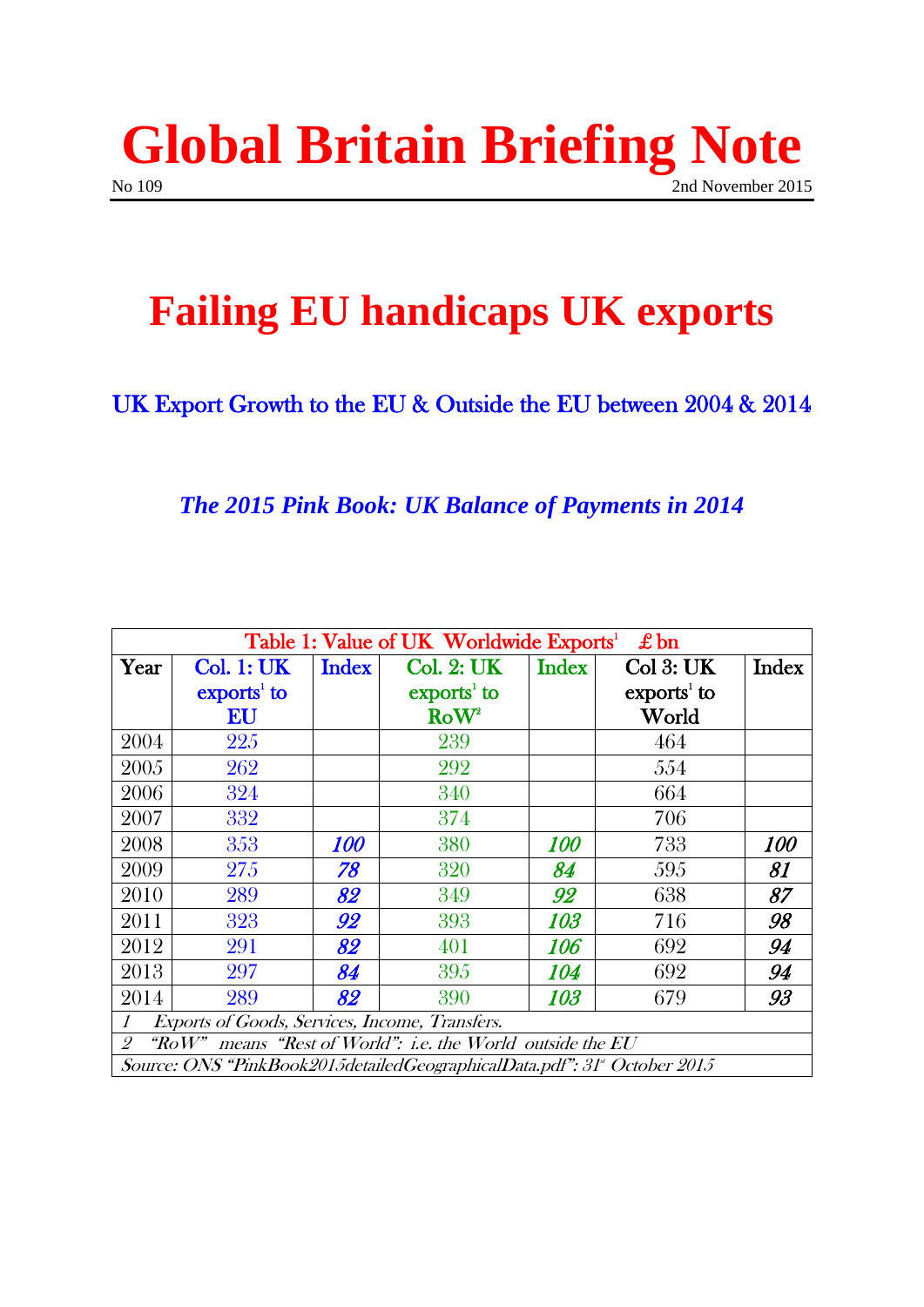## Pre-2008: Global "Good Times"

- In the four years before the "Great Recession" of 2008, UK exports (of Goods, Services, Income & Transfers) to both the EU and the Rest of the World grew rapidly.
- Exports to the "RoW" to the Rest of the World outside the EU (Col. 2 in Table 1) increased in value by 63 % between 2004 and 2007, from £ 239 bn in 2004 to £ 374 bn in 2007. During the same period, exports to the EU itself (Col 1 in the Table) grew at a slower rate, by 48%. Exports to the World, EU plus non-EU, (Col 3) grew by  $52\% \not\in 464$  bn to  $\pounds 706$  bn).
- In 2008 itself, UK exports still grew, both to the EU and the RoW, but only slightly. That year, 2008, can be regarded as far as UK exports are concerned as the last year of the "good times".

### Post-2008: Recession in EU markets, revival in Rest of World

- In the following year, 2009, the value of UK exports to both the EU and to the RoW declined compared with 2008.
- But in 2010, only a year later, the growth in value of UK exports to the RoW (Col 2) resumed. From 2011 onwards, their value has exceeded that of 2008, the last year of the "good times", peaking in 2012 at  $\pounds$  401 bn, then declining to  $\pounds 390$  bn in 2014.
- In contrast, in 2014, the value of UK exports to the EU (Col 1) had still not recovered its 2008 level. In fact, the value of UK exports to the EU in 2014, of £ 289 bn, was slightly less in terms of value than almost a decade earlier, in 2005/2006. (The average of 2005 & 2006 export values to the EU was £ 293 bn.)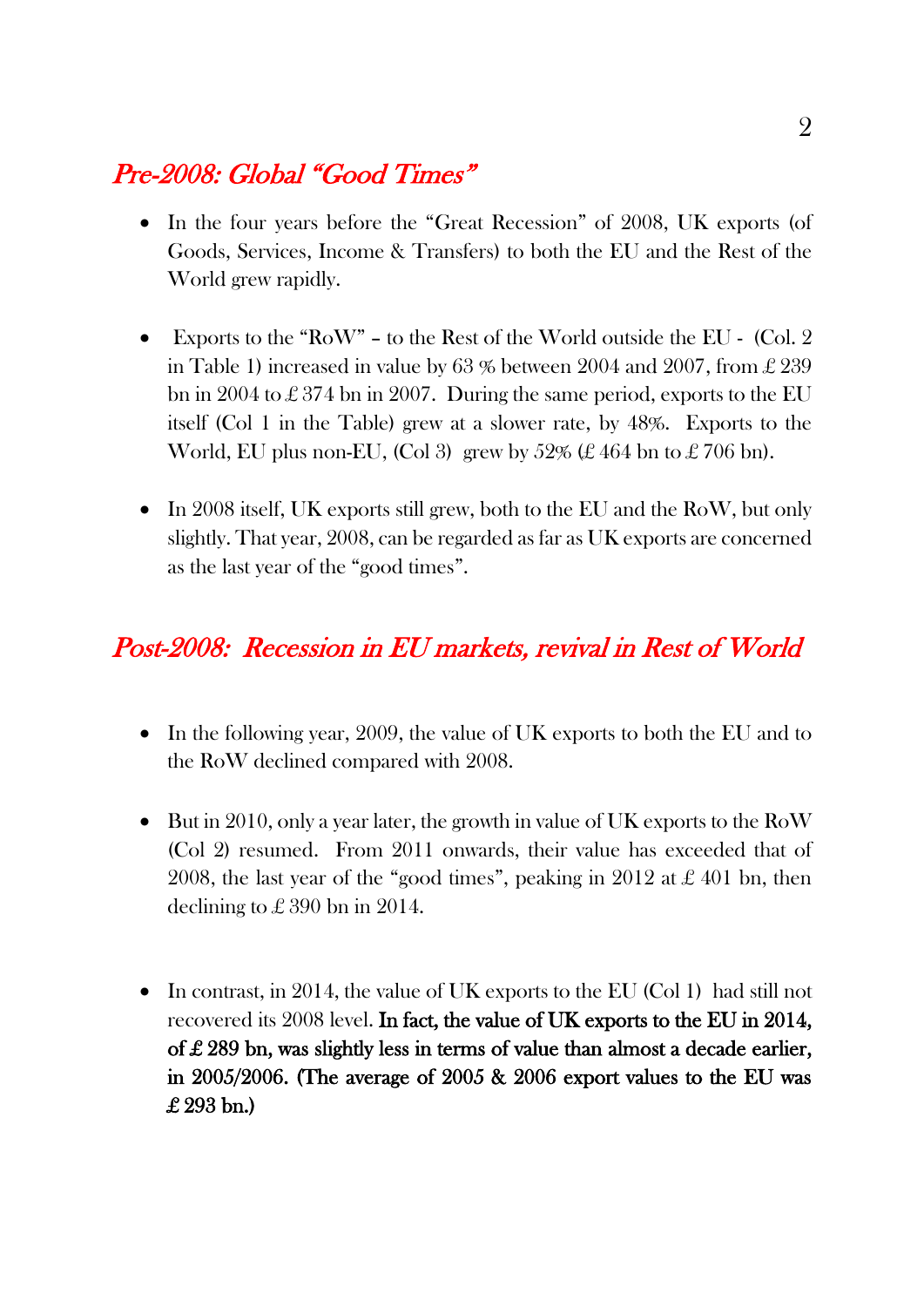- In 2014 the value of UK exports to the EU was 18% lower than in 2008.
- In contrast, indexed on 2008, UK exports to RoW in 2014 were greater by 3 %. Overall, UK worldwide exports in 2014 were still 7% in value below their 2008 level, due to the decline in demand for UK exports from the EU.
- Consequently, in 2014, the value of UK exports **worldwide** (to both the EU and the RoW) was still below its 2008 "Great Recession" level.
- Based on the official ONS figures, the share of UK exports going to the EU as a proportion of UK exports to the whole world shrank from 48.5 % in 2004 (£ 225 bn divided by £ 464 bn) to 42.6  $\%$  in 2014 (£ 289 bn divided by  $£ 679 \text{ bn}$ .
- In 2014, based on the official data reproduced in the table, 57% of UK worldwide exports went to the RoW. Such official data does not take account of the Rotterdam-Antwerp Effect or the Netherlands Distortion (see below). Once account is taken of those two separate statistical distortions, which are recognised by the ONS and its sister bodies overseas, the "real" proportion of UK worldwide exports going to the RoW is probably at least 60%, and the "real" proportion going to the EU at most 40%.
- That means that UK exports *outside* the EU (RoW) are already 50% greater than UK exports to the EU. If this long-run trend continues, which seems likely, significantly less than 40% of UK exports will be going outside the EU.

*Source: The Pink Book 2015, 30th October 2015, [www.statistics.gov.uk](http://www.statistics.gov.uk/) > Economy > Balance of Payments > The Pink Book 2015 > "PinkBook2015detailedGeographicalData.pdf"*, from which the statistical data summarised in this Briefing Note is extracted.